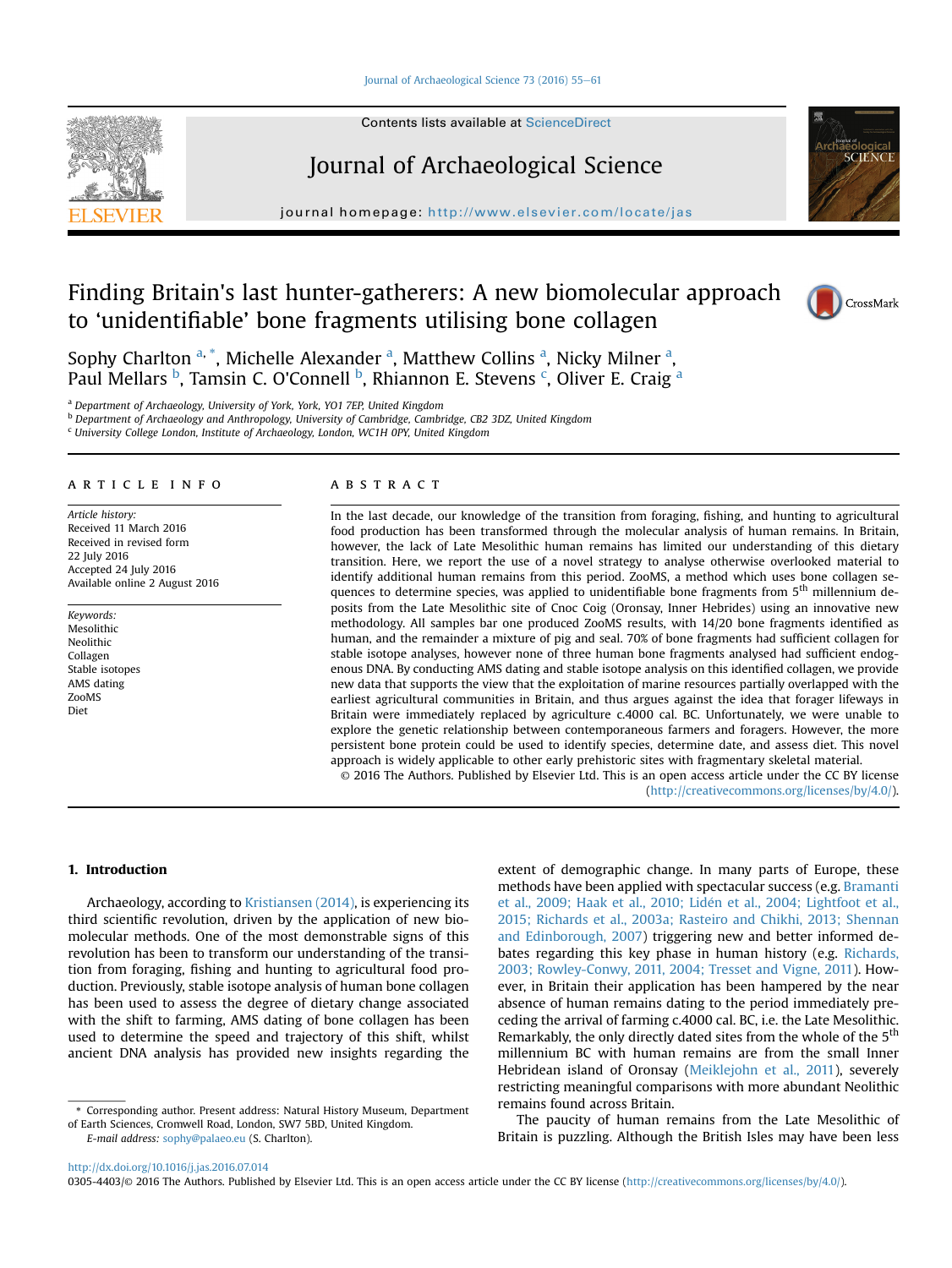densely populated during this period compared to the Neolithic ([Collard et al., 2010\)](#page-5-0), many bone bearing sites have been identified. One possibility is that human remains became disarticulated and highly fragmented through cultural practices ([Gray Jones, 2011\)](#page-5-0) that rendered them unidentifiable using conventional osteological methods. Here, we revisit the site of Cnoc Coig, Oronsay, one of the few Late Mesolithic sites with human remains known in Britain. Despite the identification of only six individuals at the site ([Meiklejohn et al., 2011, 2005\)](#page-6-0), it has previously been pivotal to the argument for a rapid dietary change with the arrival of agriculture in Britain [\(Richards et al., 2003b; Schulting and Richards, 2002\)](#page-6-0). We apply an innovative method (ZooMS), which uses bone collagen sequences to determine species, to investigate whether additional human remains can be identified amongst 5<sup>th</sup> millennium deposits of small, fragmentary 'loose' bone. The study also aimed to utilise this collagen to conduct AMS dating and stable isotope analysis on any identified bone samples, to enhance our understanding of the diet of Britain's last forager groups and their chronological relationship to the earliest evidence for agriculture, thereby contributing to larger debates regarding the transition in Britain.

#### 1.1. Cnoc Coig

The site of Cnoc Coig is one of five Mesolithic shell middens on the island of Oronsay, Inner Hebrides. Cnoc Coig was first excavated in 1911–1912 [\(Wickham-Jones et al., 1982\)](#page-6-0), and then more extensively in  $1973-1979$  (Mellars,  $1987$ ). During the latter excavations, 49 pieces of human bone were recovered, predominantly from the hands and feet, thought to represent at up to six individuals ([Meiklejohn et al., 2011, 2005; Meiklejohn and Denston, 1987\)](#page-6-0). Spatial analysis has suggested these human remains fall largely into seven circumscribed bone groups, although none are indicative of primary inhumation ([Meiklejohn et al., 2005](#page-6-0)). Critically, AMS dating of the samples revealed that they date to the late  $5<sup>th</sup>$  millennium BC, immediately prior to the emergence of agriculture in Britain; although slightly earlier dates (4300 cal. BC) have been proposed for both Neolithic monuments and pottery on the West Coast of Scotland [\(Sheridan, 2010\)](#page-6-0). Although small and fragmented, the Oronsay remains represent one of the only Late Mesolithic human skeletal assemblages in Britain and, as such, have been subjected to a range of analyses aimed at establishing their date, circumstances of deposition, and diet (e.g. [Meiklejohn et al., 2011,](#page-6-0) [2005; Mellars et al., 1980; Richards and Mellars, 1998; Richards](#page-6-0) [and Sheridan, 2000; Wicks et al., 2014\)](#page-6-0).

In particular, stable isotope analysis of the human bones from Cnoc Coig has shown a strongly marine isotopic signature, in contrast to the terrestrial signatures observed for humans from early  $4<sup>th</sup>$  millennium sites along the west coast of Scotland and elsewhere in Britain (e.g. [Schulting and Richards, 2002; Hedges](#page-6-0) [et al., 2008; Milner and Craig, 2009](#page-6-0)). In the absence of other Late Mesolithic human remains, the Oronsay material has been pivotal to the argument for a rapid dietary change with the arrival of agriculture in Britain ([Richards et al., 2003b; Schulting and](#page-6-0) [Richards, 2002\)](#page-6-0), despite being based on a very small number of individuals. However, from recent recalibration of the dates, it has been suggested the human remains may instead date to the early 4<sup>th</sup> millennium BC ([Milner and Craig, 2009\)](#page-6-0) and are therefore coeval with the earliest evidence for domestic crops and animals in Scotland and other parts of Britain [\(Brown, 2007; Rowley-Conwy,](#page-5-0) [2004](#page-5-0)). Therefore, further identification of human remains for dating and dietary analysis from Cnoc Coig has the potential to greatly clarify our understanding of the transition in Western Scotland and more generally across Britain.

#### 2. Materials and methods

#### 2.1. Samples

New biomolecular techniques have opened up the possibility of the identification of bone fragments to genera using collagen peptide mass fingerprinting (ZooMS; [Welker et al., 2015\)](#page-6-0). Twenty fragments of disarticulated and heavily fragmented bone from the 1973-9 excavations, originally classified as 'unidentifiable' or '? human', and which had therefore remained unstudied, were utilised within this research ([Fig. 1\)](#page-2-0). Although the trench number of the remains is known, little other contextual information is available. The majority of fragments ( $n = 15$ ) derive not from the main midden structure, but instead lie just outside in a single outlying trench ([Fig. 2](#page-3-0)). The remaining five 'unidentifiable' bones were selected from other areas within the main midden structure. This research was undertaken with permission from National Museums Scotland, to whom the Oronsay assemblage has been allocated.

#### 2.2. A combined biomolecular approach

A multi-methodological approach was adopted in the study of these bone fragments, combining ZooMS, stable isotope analysis and AMS dating (Fig. S1). Collagen was extracted and isotopically analysed using published protocols [\(Richards and Hedges, 1999;](#page-6-0) [Colonese et al., 2015](#page-6-0)). ZooMS, a qualitative analytical technique for taxonomic identification of archaeological materials ([Buckley](#page-5-0) [et al., 2009, 2010\)](#page-5-0), was undertaken on a sub-sample of the extracted collagen (<1 mg), using a novel methodology, as outlined below. Four samples with adequate collagen preservation were submitted for AMS dating at the NERC radiocarbon facility (Oxford) and calibrated using the procedure detailed below. Three samples identified as human using ZooMS were also submitted for aDNA analysis. Protocols for each of the methodologies employed in this study are provided in the Supplementary Information.

#### 3. Results and discussion

Initially, collagen was prepared and extracted from all 20 bone fragments using previously published protocols [\(Richards and](#page-6-0) [Hedges, 1999; Colonese et al., 2015\)](#page-6-0), but yields varied, with only fourteen having sufficient collagen for  $\delta^{13}C$  and  $\delta^{15}N$  isotopic analysis [\(Fig. 3\)](#page-4-0). The range of  $\delta^{13}C$  and  $\delta^{15}N$  values obtained however indicated samples with both fully marine and fully terrestrial diets. [van Doorn et al. \(2011\)](#page-6-0) have previously shown that it is possible to undertake ZooMS on samples soaked in ammonium bicarbonate buffer (AmBic), utilising macroscopic amounts of bone collagen. Due to this, we speculated that the emptied 15ml Falcon tubes previously utilised for lyophilisation following collagen extraction would have absorbed sufficient collagen to their surface to allow for ZooMS identification to be undertaken. Lyophilised collagen samples were therefore removed from Falcon tubes, and 75 µl 50mM AmBic was added to each 'empty' tube used during ultrafiltration and digested with  $1 \mu l$  trypsin. Identification was based upon peptide matching as outlined in [Welker et al. \(2015\).](#page-6-0) Nineteen of the twenty samples yielded identification information, including six that had insufficient collagen to undertake stable isotope analyses. Two fragments identified as Pinnipedia (seal) using ZooMS had  $\delta^{13}$ C and  $\delta^{15}$ N isotopic values indicative of a typical marine based diet expected of these animals. Indeed, all the seal bones analysed from Oronsay ([Richards and Mellars, 1998;](#page-6-0) this study) are within analytical error ([Pestle et al., 2014\)](#page-6-0) and could therefore even be from the same skeleton.

Of the three bone fragments identified as Sus scrofa using ZooMS, two samples (at least one individual) showed  $\delta^{13}C$  and  $\delta^{15}N$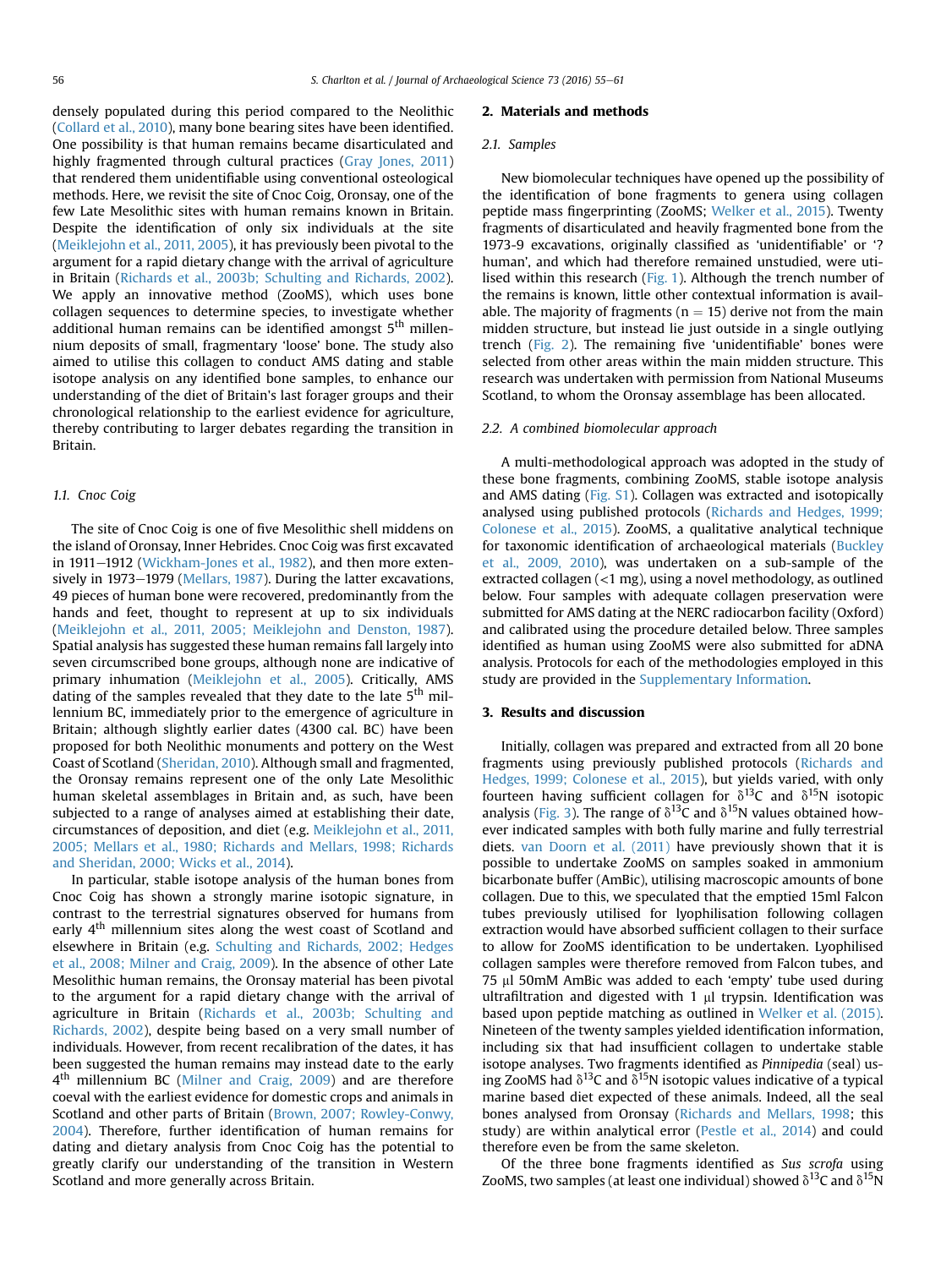<span id="page-2-0"></span>

Fig. 1. Selection of bone fragments from the Cnoc Coig assemblage used within this research; highlighting the range of sizes, elements and preservation. From top, L-R, ZooMS IDs: seal, pig, remainder human.

values indicative of a terrestrial herbivorous diet, whilst the third had isotope values consistent with a more marine/omnivorous diet, possibly deriving from the consumption of refuse from the shell midden, or being purposively fed marine foods by humans. Biometrically identified as wild boar [\(Grigson and Mellars, 1987\)](#page-5-0), these animals are likely to have been purposively brought to Oronsay from the mainland or larger surrounding islands. As they had differential diets prior to death, we may hypothesise that they inhabited different areas, derived from two (geographically) distinct populations, or were managed differently prior to their death, mirroring interpretations of deer at the site ([Grigson and](#page-5-0) [Mellars, 1987\)](#page-5-0).

Remarkably, fourteen of the fragments were identified as human, increasing the number of known human bone fragments from all five Oronsay middens from 55 ([Meiklejohn et al., 2005\)](#page-6-0) to 74 (including five fragments recently recovered at NMS) (Sheridan, pers. comm.). Of the fourteen bone fragments identified as human here, nine yielded sufficient amounts of collagen for  $\delta^{13}C$  and  $\delta^{15}N$ isotopic analysis [\(Fig. 3](#page-4-0)). Generally, the isotope values of the human samples are similar to those from previous study, confirming marine protein rich diets ([Fig. 3](#page-4-0); Table S1). However, variation in the  $\delta^{13}$ C and  $\delta^{15}$ N values indicates that the human bone samples are unlikely to be from the same individuals as previously analysed. At least two of the new human samples are outside the error expected by replicate analysis of a single individual ([Pestle et al., 2014\)](#page-6-0). Conservatively, if we use these errors, combining this new human isotopic data with previous analysis ([Richards and Mellars, 1998\)](#page-6-0) suggests a potential minimum of seven human individuals are represented isotopically, from thirteen pieces of bone [\(Fig. 3\)](#page-4-0).

Given the scarcity of British Late Mesolithic human remains and the unique nature of these samples, aDNA analysis was attempted at two independent laboratories on three fragments of bone identified as human here using ZooMS. Unfortunately, this was unsuccessful due to low endogenous DNA content and inhibition of the samples (Barnes & Brace, pers. comm.; Reich & Harney, pers. comm; see Supplementary Information). However, this does highlight that in sites which do not yield DNA, the bone protein collagen can still provide useful biomolecular information, through identifying species, determining date, and assessing diet.

Finally, importantly, all the human remains identified here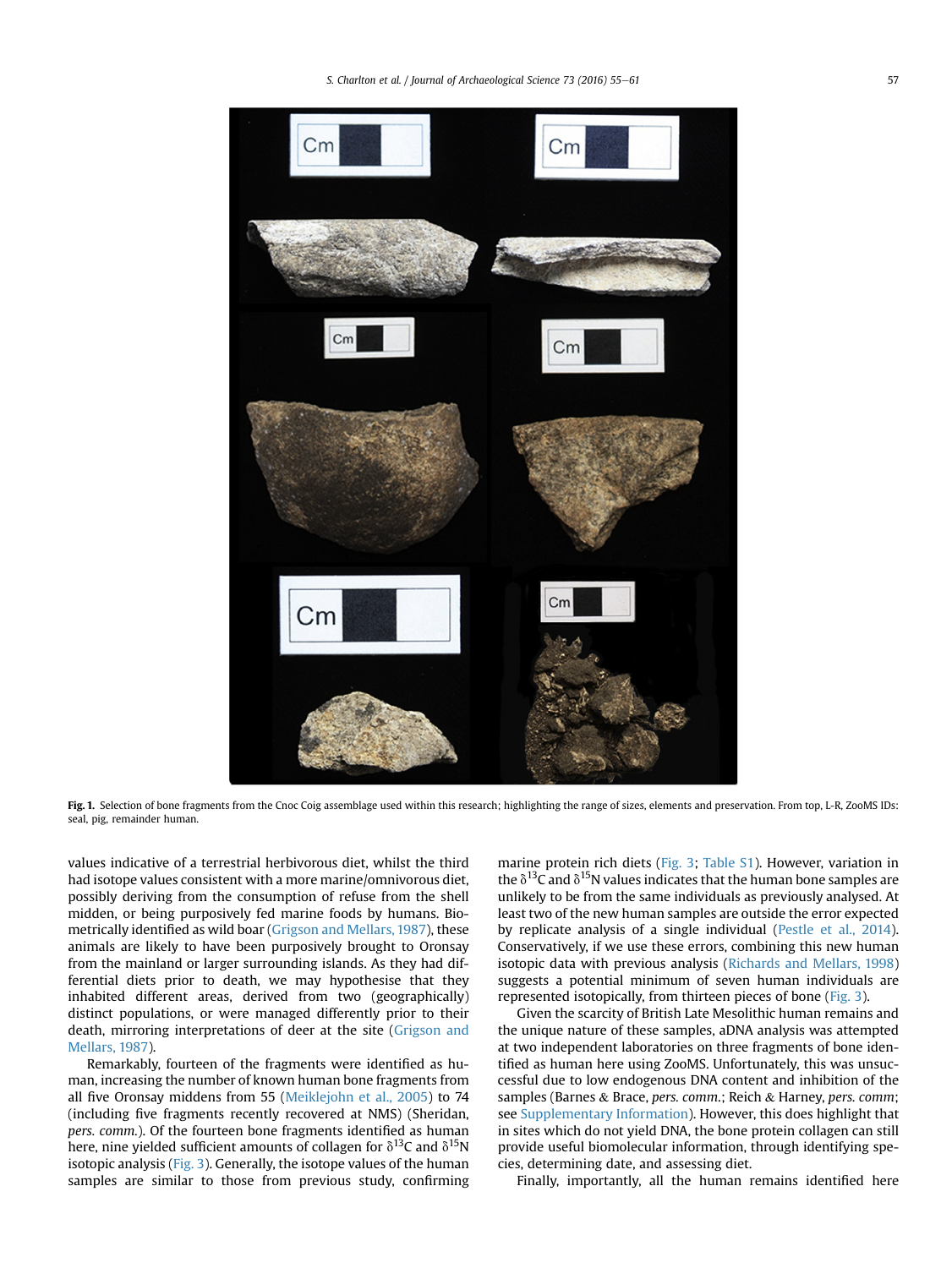<span id="page-3-0"></span>

Fig. 2. Plan of excavated areas of Cnoc Coig (adapted from [Mellars, 1987,](#page-6-0) 215), indicating the extent of the midden as defined by Mellars. Trench U, where the human remains identified in this study were found, is highlighted in red.

originate from outside the main midden structure (Fig. 2) and may represent a different depositional event. This raises interesting questions as to whether deposition in this location was intentional, or is a product of taphonomic processes  $-$  and can perhaps contribute to discussions surrounding the deposition of human remains in the late  $5<sup>th</sup>$ -early 4<sup>th</sup> millennium BC in Britain. Given the ubiquitous nature of disarticulated human remains with the Mesolithic burial record, potential degrees of intentionality with regards to these kinds of deposits have previously been discussed. [Gray Jones \(2011\),](#page-5-0) for example, has suggested that 'loose bone' or disarticulated remains may in fact be the result of deliberate acts, and thus a part of, rather than separate from, other types of mortuary practice. Additionally, only one of the bone fragments identified here as human appears to originate from the hands or feet, which have previously been noted to be the dominant element types within the midden deposits, and have led to suggestions of excarnation at the site ([Meiklejohn et al., 2005](#page-6-0)).

#### 3.1. Re-dating human remains at Cnoc Coig

Previous AMS dates on human remains dated Cnoc Coig to

4300-3800 cal. BC [\(Milner and Craig, 2009; Richards and Sheridan,](#page-6-0) [2000](#page-6-0)). However, the marine carbon isotope signatures of the human remains mean they are subject to uncertainties associated with the marine reservoir effect (MRE). Additional  $^{14}$ C dates previously obtained from bulk charcoal ([Switsur and Mellars, 1987\)](#page-6-0) could have derived from 'old wood' [\(Schiffer, 1986](#page-6-0)), adding to the uncertainty regarding the dating of the site. The first dates on short-lived terrestrial mammals, as identified by ZooMS, were therefore undertaken here, along with dates on the newly identified human remains ([Table 1\)](#page-4-0).

Calibration of all dates was undertaken using OxCal v.4.2 [\(Bronk](#page-5-0) [Ramsey, 2009](#page-5-0)). As the human samples had marine isotopic signatures however, they were calibrated using a mixed marineterrestrial curve (Marine13/IntCal13; [Reimer et al., 2013](#page-6-0)) in a proportion determined by marine/terrestrial carbon contribution to collagen (as in [Barrett and Richards, 2004;](#page-5-0) following best practice outlined in [Cook et al., 2015\)](#page-5-0). The latter was estimated for each individual from their  $\delta^{13}$ C values following linear interpolation from the observed marine and terrestrial endpoints after [Schulting](#page-6-0) and Richards  $(2002)$  ( $-12\%$  and  $-21\%$  respectively; Table S1). We placed a 10% error on this value following [Hedges \(2004\).](#page-5-0)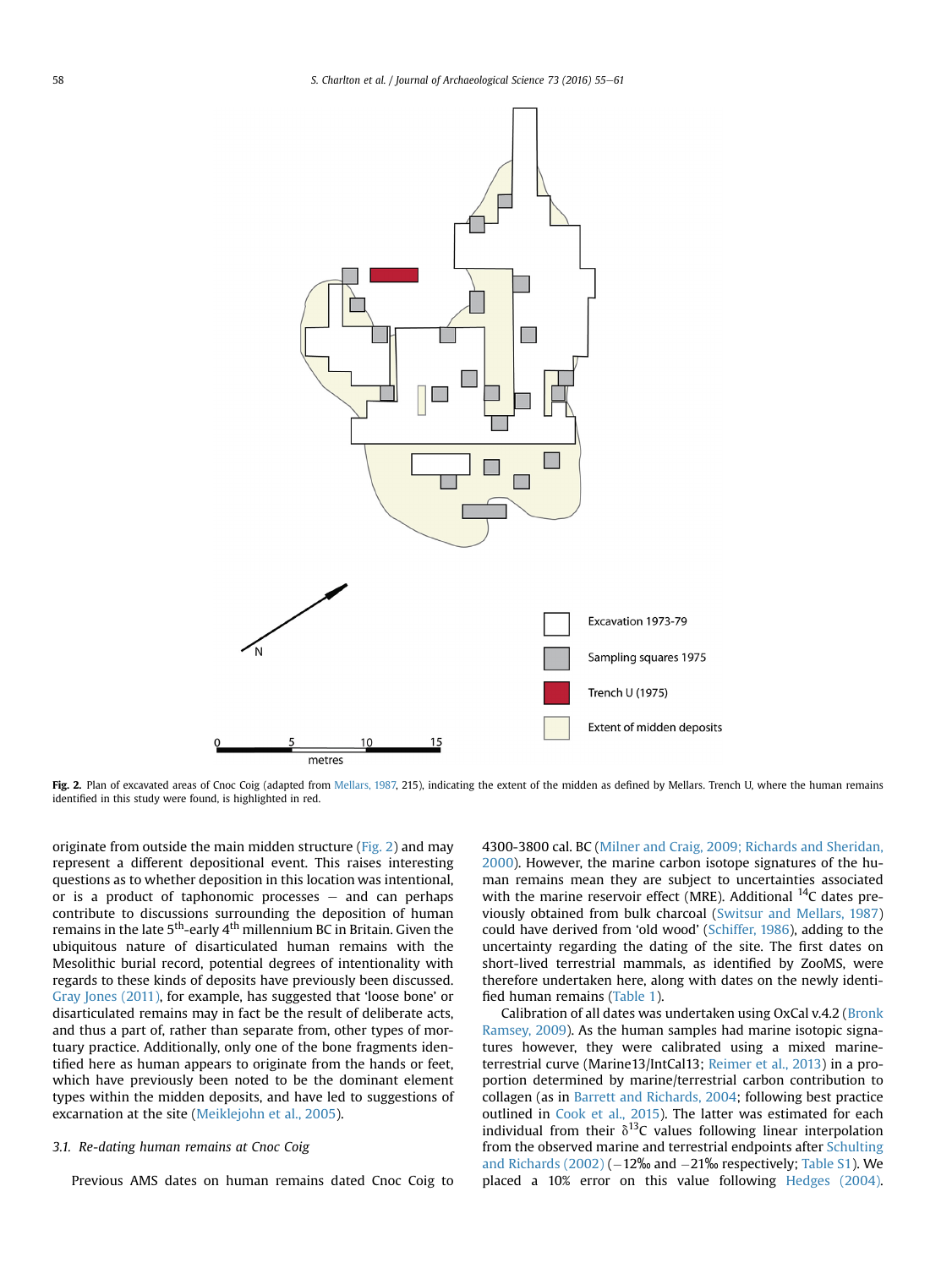<span id="page-4-0"></span>

Fig. 3. Stable carbon and nitrogen isotope values from Cnoc Coig and Caisteal nan Gillean human and fauna. The analytical error on data obtained in this study was <0.2‰ (1 $\sigma$ ) for both  $\delta^{13}C$  and  $\delta^{15}N$ . Data from this study and [Richards and Mellars](#page-6-0) [\(1998\)](#page-6-0).

Calibration of AMS dates from Cnoc Coig using this approach has previously been successfully undertaken by Gordon Cook [\(Milner](#page-6-0) [and Craig, 2009\)](#page-6-0). MRE and  $\Delta$ R values are known to vary both temporally and geographically, caused by palaeoclimatic, environmental and oceanographic changes ([Ascough et al., 2007, 2004\)](#page-5-0). As the MRE has not been assessed at Oronsay itself, a calculated mean  $\Delta$ R value for Scotland was utilised ( $\Delta$ R = 47  $\pm$  52 14 C yr) [\(Russell](#page-6-0) [et al., 2015\)](#page-6-0) following best practices [\(Cook et al., 2015\)](#page-5-0). The two pig samples dated were calibrated using only the terrestrial (IntCal13) calibration curve.

Intriguingly, the dates on two pig bone samples with purely terrestrial diets fall within the  $4<sup>th</sup>$  millennium BC at 95% confidence (Table 1). After calibration of both new dates presented here and those previously obtained from Oronsay using the approach outlined above, it is clear that all the humans overlap with the terrestrial fauna and fall within the early part of the  $4<sup>th</sup>$  millennium BC (Table 1 and Table S1; Fig. 4). This is a significant result as the Oronsay human dates, with marine isotope signatures, overlap with humans from other parts of Western Scotland with fully terrestrial isotope signatures (Fig. 4) and with the earliest evidence for domesticated animals and plants in Britain. We suggest that there was considerable heterogeneity in human diets in the early part of the Neolithic reflecting specialisation in subsistence

| <b>Table 1</b> |                                                                                                                                                         |
|----------------|---------------------------------------------------------------------------------------------------------------------------------------------------------|
|                | AMS dates obtained within this study from newly identified humans and fauna. A $\Delta R$ value of 47 + 52 was used to calibrate samples 8257 and 8267. |

| Sample number | Trench | ZooMS ID | Lab Ref. No. | $14C$ date BP | Date cal. BC (95.4%) |
|---------------|--------|----------|--------------|---------------|----------------------|
| 8257          | U III  | Human    | OxA-29939    | $5391 + 30$   | 3991-3702            |
| 8267          | U III  | Human    | OxA-29938    | $5379 + 29$   | 3944-3649            |
| 10494         | P(E)   | Pig      | OxA-29937    | $5122 + 30$   | 3982-3803            |
| 17050         | H/13   | Pig      | OxA-29936    | $5117 + 29$   | 3977-3803            |



Fig. 4. Plot of  $\delta^{13}$ C values against radiocarbon dates for humans from Scottish West Coast sites, c.4500-3000 cal. BC (data from this study (Table 1 and Table S1); [Richards and](#page-6-0) [Sheridan, 2000; Schulting and Richards, 2002](#page-6-0)). New human data obtained for Cnoc Coig within this study is highlighted in red.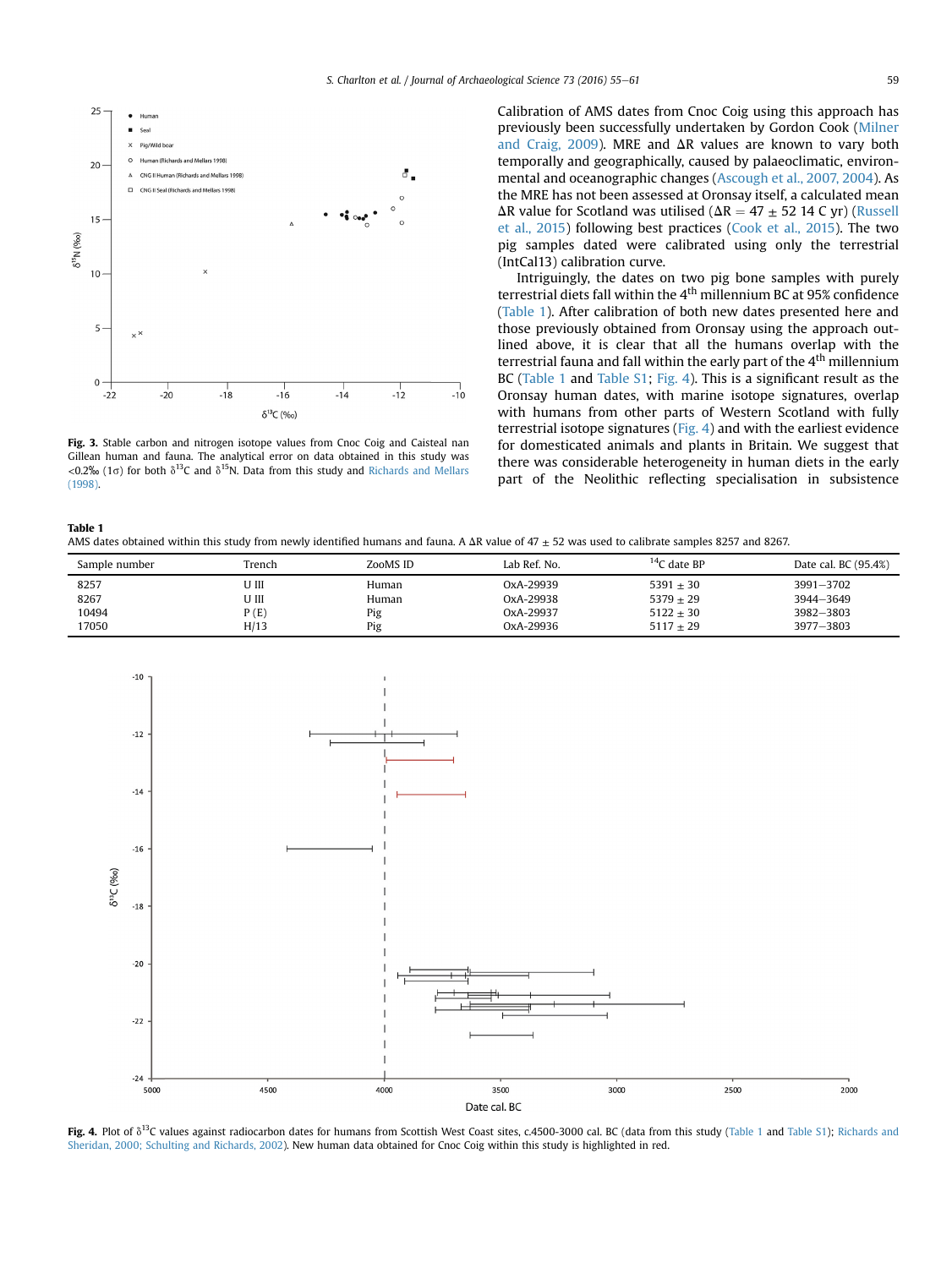<span id="page-5-0"></span>practices across the landscape, and the continuity of foraging, hunting and fishing into the period traditionally associated with agriculture and pastoralism. [Sheridan \(2010\)](#page-6-0) argues for the arrival of a 'Breton Neolithic' in this region from around 4300-4200 cal. BC, and Collard et al. (2010) suggest that farming emerged in western Scotland c.6100 cal. BP. These dates, combined with the data obtained here, would imply that both hunter-gatherer-fisher and farming lifestyles potentially co-existed on the West Coast of Scotland for several hundred years. However, it should be noted that we have very little isotopic evidence for human subsistence practices in 5<sup>th</sup> millennium Britain.

### 4. Conclusions

This study adopted an innovative biomolecular approach to bone fragments from the site of Cnoc Coig, and highlights the archaeological information which can be obtained from bone protein alone. By combining a variety of scientific techniques (all of which target bone collagen) and applying them in tandem to the same samples, this research has aimed to illustrate the information which can be obtained from previously overlooked fragmented material. As such, this study importantly highlights the research potential currently dormant within osteologically unidentifiable bone fragments from prehistoric contexts. There is consequently significant potential for future application of the method to other prehistoric sites with fragmentary or loose bone, such as caves and middens. We therefore call for widespread application of ZooMS to similar Mesolithic assemblages across Britain.

As demonstrated here for the first time, the ability to be able to obtain taxonomic information from 'empty' tubes previously utilised within the collagen extraction process also appears to hold great future potential - particularly as it does not require the use of collagen reserved for isotopic analysis or AMS dating. It also presents a potential opportunity to retrospectively analyse empty tubes previously utilised within collagen extractions to gain taxonomic information. This may be of particular use with samples which produce AMS dates or isotopic values that are distinctly different from what is anticipated.

Overall, this research has detected extremely rare human bones from the Mesolithic-Neolithic transition which can be used to further elucidate issues surrounding the period. In total, fourteen new fragments of human bone have been identified, increasing the number of known human bone fragments from the five Oronsay middens from 55 [\(Meiklejohn et al., 2005\)](#page-6-0) to 74 (including five fragments recently recovered at NMS) (Sheridan, pers. comm.). The human remains identified here provide additional data comparable to isotopic analyses undertaken previously at Cnoc Coig. The isotopic results also provide additional evidence of a high marine protein diet along the west coast of Scotland  $-$  but AMS dates obtained from these samples suggest that this marine diet may have extended into the  $4<sup>th</sup>$  millennium BC and the 'Neolithic' period. However, the presence of a marine isotopic signature within one Sus scrofa sample suggests the need for better characterisation of faunal baselines within the British Mesolithic, in particular when considering interpretations of marine resource consumption by humans.

Finally, unfortunately, insufficient endogenous DNA content within the samples analysed here meant that it was not possible to explore the genetic relationship between the Cnoc Coig humans and the earliest known agricultural communities in Britain. In future, analysis of the single human petrous bone known from Cnoc Coig may be worth exploration, as this element is known to provide significantly higher endogenous DNA yields [\(Pinhasi et al.,](#page-6-0) [2015](#page-6-0)).

#### Acknowledgements

We thank Alison Sheridan and National Museums Scotland for providing permissions & comments on the manuscript, Frido Welker for assistance with ZooMS, Peter Rowley-Conwy for discussions on Mesolithic pigs, Emily Hellewell for discussions on the site & human remains, and Philippa Ascough & Nicola Russell for assistance with determining  $\Delta R$  values. DNA data and methods were kindly provided by Selina Brace & Ian Barnes (Natural History Museum) and David Reich & Eadaoin Harney (Department of Genetics, Harvard Medical School). This research was funded by NERC (Ref. NE/K500987/1), and radiocarbon dates were funded by the NERC-AHRC National Radiocarbon Facility (NRCF) (Ref. NF/2013/2/ 12).

#### Appendix A. Supplementary data

Supplementary data related to this article can be found at [http://](http://dx.doi.org/10.1016/j.jas.2016.07.014) [dx.doi.org/10.1016/j.jas.2016.07.014.](http://dx.doi.org/10.1016/j.jas.2016.07.014)

#### References

- [Ascough, P.L., Cook, G.T., Dugmore, A.J., Barber, J., Higney, E., Scott, E.M., 2004.](http://refhub.elsevier.com/S0305-4403(16)30101-7/sref1) [Holocene variations in the Scottish marine radiocarbon reservoir effect.](http://refhub.elsevier.com/S0305-4403(16)30101-7/sref1) [Radiocarbon 46, 611](http://refhub.elsevier.com/S0305-4403(16)30101-7/sref1)-[620.](http://refhub.elsevier.com/S0305-4403(16)30101-7/sref1)
- [Ascough, P.L., Cook, G.T., Dugmore, A.J., Scott, E.M., 2007. The North Atlantic marine](http://refhub.elsevier.com/S0305-4403(16)30101-7/sref2) [reservoir effect in the Early Holocene: implications for de](http://refhub.elsevier.com/S0305-4403(16)30101-7/sref2)fining and under[standing MRE values. Nucl. Instrum. Methods Phys. Res. B 259, 438](http://refhub.elsevier.com/S0305-4403(16)30101-7/sref2)-[447.](http://refhub.elsevier.com/S0305-4403(16)30101-7/sref2)
- [Barrett, J.H., Richards, M.P., 2004. Identity, gender, religion and economy: new](http://refhub.elsevier.com/S0305-4403(16)30101-7/sref3) [isotope and radiocarbon evidence for marine resource intensi](http://refhub.elsevier.com/S0305-4403(16)30101-7/sref3)fication in early [historic orkney, Scotland, UK. Eur. J. Archaeol. 7, 249](http://refhub.elsevier.com/S0305-4403(16)30101-7/sref3)-[271.](http://refhub.elsevier.com/S0305-4403(16)30101-7/sref3)
- [Bramanti, B., Thomas, M.G., Haak, W., Unterlaender, M., Jores, P., Tambets, K.,](http://refhub.elsevier.com/S0305-4403(16)30101-7/sref4) Antanaitis-Jacobs, I., Haidle, M.N., Jankauskas, R., Kind, C.-J., Lueth, F.<br>[Terberger, T., Hiller, J., Matsumura, S., Forster, P., Burger, J., 2009. Genetic](http://refhub.elsevier.com/S0305-4403(16)30101-7/sref4) [discontinuity between local hunter-gatherers and central Europe's](http://refhub.elsevier.com/S0305-4403(16)30101-7/sref4) first farmers. [Science 326, 137](http://refhub.elsevier.com/S0305-4403(16)30101-7/sref4)-[140.](http://refhub.elsevier.com/S0305-4403(16)30101-7/sref4)
- [Bronk Ramsey, C., 2009. Bayesian analysis of radiocarbon dates. Radiocarbon 51,](http://refhub.elsevier.com/S0305-4403(16)30101-7/sref5) [337](http://refhub.elsevier.com/S0305-4403(16)30101-7/sref5)-[360](http://refhub.elsevier.com/S0305-4403(16)30101-7/sref5)
- [Brown, A., 2007. Dating the onset of cereal cultivation in Britain and Ireland: the](http://refhub.elsevier.com/S0305-4403(16)30101-7/sref6) evidence from charred cereal grains. Antiquity 81,  $1042-1052$ .
- [Buckley, M., Collins, M., Thomas-Oates, J., Wilson, J.C., 2009. Species identi](http://refhub.elsevier.com/S0305-4403(16)30101-7/sref8)fication [by analysis of bone collagen using matrix-assisted laser desorption/ionisation](http://refhub.elsevier.com/S0305-4403(16)30101-7/sref8) time-of-fl[ight mass spectrometry. Rapid Commun. Mass Spectrom. 23,](http://refhub.elsevier.com/S0305-4403(16)30101-7/sref8) [3843](http://refhub.elsevier.com/S0305-4403(16)30101-7/sref8)-[3854](http://refhub.elsevier.com/S0305-4403(16)30101-7/sref8).
- [Buckley, M., Whitcher Kansa, S., Howard, S., Campbell, S., Thomas-Oates, J.,](http://refhub.elsevier.com/S0305-4403(16)30101-7/sref9) [Collins, M., 2010. Distinguishing between archaeological sheep and goat bones](http://refhub.elsevier.com/S0305-4403(16)30101-7/sref9)
- [using a single collagen peptide. J. Archaeol. Sci. 37, 13](http://refhub.elsevier.com/S0305-4403(16)30101-7/sref9)–[20.](http://refhub.elsevier.com/S0305-4403(16)30101-7/sref9)<br>[Collard, M., Edinborough, K., Shennan, S., Thomas, M.G., 2010. Radiocarbon evi](http://refhub.elsevier.com/S0305-4403(16)30101-7/sref10)[dence indicates that migrants introduced farming to Britain. J. Archaeol. Sci. 37,](http://refhub.elsevier.com/S0305-4403(16)30101-7/sref10) [866](http://refhub.elsevier.com/S0305-4403(16)30101-7/sref10)-870
- [Colonese, A.C., Farrell, T., Lucquin, A., Firth, D., Charlton, S., Robson, H.K.,](http://refhub.elsevier.com/S0305-4403(16)30101-7/sref11) [Alexander, M., Craig, O.E., 2015. Archaeological bone lipids as palaeodietary](http://refhub.elsevier.com/S0305-4403(16)30101-7/sref11) [markers. Rapid Commun. Mass Spectrom. 29, 611](http://refhub.elsevier.com/S0305-4403(16)30101-7/sref11)-[618](http://refhub.elsevier.com/S0305-4403(16)30101-7/sref11).
- [Cook, G.T., Ascough, P.L., Bonsall, C., Hamilton, W.D., Russell, N., Sayle, K.L.,](http://refhub.elsevier.com/S0305-4403(16)30101-7/sref12) [Scott, E.M., Bownes, J.M., 2015. Best practice methodology for 14C calibration of](http://refhub.elsevier.com/S0305-4403(16)30101-7/sref12) [marine and mixed terrestrial/marine samples. Quat. Geochronol. 27, 164](http://refhub.elsevier.com/S0305-4403(16)30101-7/sref12)–[171.](http://refhub.elsevier.com/S0305-4403(16)30101-7/sref12)
- [Gray Jones, A., 2011. Dealing with the Dead: Manipulation of the Body in the](http://refhub.elsevier.com/S0305-4403(16)30101-7/sref15) [Mortuary Practices of Mesolithic North West Europe. School of Arts, Histories](http://refhub.elsevier.com/S0305-4403(16)30101-7/sref15) [and Cultures; University of Manchester.](http://refhub.elsevier.com/S0305-4403(16)30101-7/sref15)
- [Grigson, C., Mellars, P., 1987. The Mammalian Remains from the Middens. Excava](http://refhub.elsevier.com/S0305-4403(16)30101-7/sref16)[tions on Oronsay: Prehistoric Human Ecology on a Small Island. Edinburgh](http://refhub.elsevier.com/S0305-4403(16)30101-7/sref16) [University Press, Edinburgh, p. 24.](http://refhub.elsevier.com/S0305-4403(16)30101-7/sref16)
- [Haak, W., Balanovsky, O., Sanchez, J.J., Koshel, S., Zaporozhchenko, V., Adler, C.J., Der](http://refhub.elsevier.com/S0305-4403(16)30101-7/sref17) [Sarkissian, C.S.I., Brandt, G., Schwarz, C., Nicklisch, N., Dresely, V., Fritsch, B.,](http://refhub.elsevier.com/S0305-4403(16)30101-7/sref17) [Balanovska, E., Villems, R., Meller, H., Alt, K.W., Cooper, A., Members of the](http://refhub.elsevier.com/S0305-4403(16)30101-7/sref17) [Genographic Consortium, 2010. Ancient DNA from European early neolithic](http://refhub.elsevier.com/S0305-4403(16)30101-7/sref17) [farmers reveals their near eastern af](http://refhub.elsevier.com/S0305-4403(16)30101-7/sref17)finities. PLoS Biol. 8, e1000536.
- [Hedges, R.E.M., 2004. Isotopes and red herrings: comments on Milner et al. and](http://refhub.elsevier.com/S0305-4403(16)30101-7/sref19) Lidén et al. Antiquity 78, 34-[37.](http://refhub.elsevier.com/S0305-4403(16)30101-7/sref19)
- [Hedges, R., Saville, A., O'Connell, T., 2008. Characterizing the diet of individuals at](http://refhub.elsevier.com/S0305-4403(16)30101-7/sref20) [the neolithic chambered tomb of hazleton north, gloucestershire, england,](http://refhub.elsevier.com/S0305-4403(16)30101-7/sref20) [using stable isotopic analysis. Archaeometry 50, 114](http://refhub.elsevier.com/S0305-4403(16)30101-7/sref20)–[128.](http://refhub.elsevier.com/S0305-4403(16)30101-7/sref20)
- [Kristiansen, K., 2014. Towards a new paradigm: the third science revolution and its](http://refhub.elsevier.com/S0305-4403(16)30101-7/sref22) [possible consequences in archaeology. Curr. Swed. Archaeol. 22, 11](http://refhub.elsevier.com/S0305-4403(16)30101-7/sref22)-[34.](http://refhub.elsevier.com/S0305-4403(16)30101-7/sref22)
- Lidén, K., Eriksson, G., Nordqvist, B., Gö[therstr](http://refhub.elsevier.com/S0305-4403(16)30101-7/sref25)ö[m, A., Bendixen, E., 2004.](http://refhub.elsevier.com/S0305-4403(16)30101-7/sref25) "The wet [and the wild followed by the dry and the tame](http://refhub.elsevier.com/S0305-4403(16)30101-7/sref25)"  $-$  [or did they occur at the same](http://refhub.elsevier.com/S0305-4403(16)30101-7/sref25) [time? Diet in Mesolithic](http://refhub.elsevier.com/S0305-4403(16)30101-7/sref25) - [neolithic southern Sweden. Antiquity 78, 23](http://refhub.elsevier.com/S0305-4403(16)30101-7/sref25)-[33.](http://refhub.elsevier.com/S0305-4403(16)30101-7/sref25)
- [Lightfoot, E., Boneva, B., Miracle, P.T.,](http://refhub.elsevier.com/S0305-4403(16)30101-7/sref26) [Slaus, M., O'Connell, T.C., 2015. Exploring the](http://refhub.elsevier.com/S0305-4403(16)30101-7/sref26)